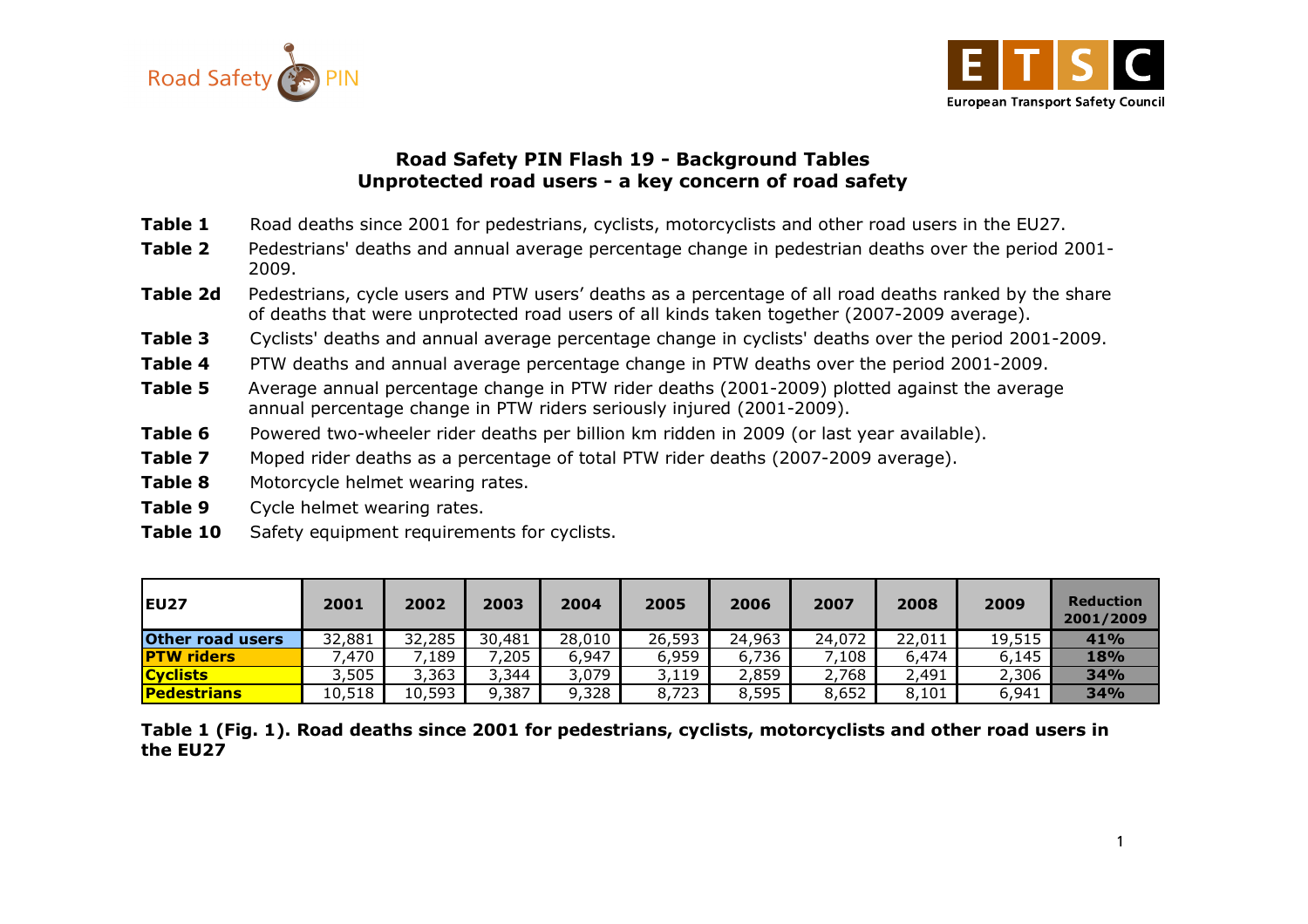| <b>Code</b>                          | <b>Country</b>         | 2001             | 2002             | 2003            | 2004            | 2005           | 2006            | 2007            | 2008            | 2009             | <b>Average</b><br>annual %<br>change | <b>Reduction</b><br>2009-2001 |
|--------------------------------------|------------------------|------------------|------------------|-----------------|-----------------|----------------|-----------------|-----------------|-----------------|------------------|--------------------------------------|-------------------------------|
| <b>PT</b>                            | Portugal               | 337              | 339              | 280             | 233             | 214            | 156             | 156             | 155             | $\overline{148}$ | $-11.0%$                             | -56%                          |
| <b>SE</b>                            | <b>Sweden</b>          | 87               | 58               | $\overline{55}$ | $\overline{67}$ | 50             | 55              | 58              | 45              | 44               | $-8.9%$                              | -49%                          |
| <b>NO</b>                            | <b>Norway</b>          | 45               | 35               | 34              | 22              | 32             | 36              | 23              | $\overline{31}$ | 26               | $-7.8%$                              | $-42%$                        |
| LV                                   | Latvia                 | $\overline{201}$ | 195              | 195             | 197             | 173            | 153             | 158             | 105             | 82               | $-7.2%$                              | $-59%$                        |
| EE                                   | <b>Estonia</b>         | 61               | 59               | 43              | 60              | 47             | 61              | $\overline{37}$ | 41              | 24               | $-7.1%$                              | $-61%$                        |
| <b>NL</b>                            | <b>The Netherlands</b> | 106              | 97               | 97              | 68              | 83             | 66              | 86              | 56              | 63               | $-7.0%$                              | $-41%$                        |
| BE                                   | <b>Belgium</b>         | 160              | 127              | 114             | 102             | 108            | 123             | 104             | 99              | 103              | $-6.9%$                              | $-36%$                        |
| IE                                   | <b>Ireland</b>         | 89               | 86               | 64              | $\overline{70}$ | 74             | 73              | $\overline{81}$ | 49              | 40               | $-6.8%$                              | $-55%$                        |
| <b>FR</b>                            | <b>France</b>          | 822              | 866              | 626             | 581             | 635            | 535             | 561             | 548             | 496              | $-6.6%$                              | $-40%$                        |
| $\overline{\mathsf{ES}}$             | <b>Spain</b>           | 846              | 776              | 786             | 683             | 680            | 614             | 591             | 502             | 470              | $-6.6%$                              | $-44%$                        |
| <b>CH</b>                            | <b>Switzerland</b>     | 104              | 96               | 91              | 95              | 69             | 76              | 79              | 59              | 60               | $-6.6%$                              | $-42%$                        |
| <b>IT</b>                            | <b>Italy</b>           | 1,032            | 1,226            | 871             | 810             | 786            | 758             | 627             | 648             | 667              | $-6.3%$                              | $-35%$                        |
| $\overline{FI}$                      | Finland                | 62               | 40               | 59              | 49              | 45             | 49              | 48              | 53              | $\overline{30}$  | $-5.8%$                              | $-52%$                        |
| CZ                                   | <b>Czech Republic</b>  | 322              | 309              | 290             | 281             | 298            | 202             | 235             | 238             | 176              | $-5.8%$                              | $-45%$                        |
| EL                                   | Greece                 | 338              | 279              | 257             | 293             | 234            | 267             | 255             | 248             | 202              | $-5.6%$                              | $-40%$                        |
| HU                                   | <b>Hungary</b>         | 355              | 378              | 299             | 326             | 289            | 296             | 288             | 251             | 186              | $-5.3%$                              | $-48%$                        |
| <b>CY</b>                            | <b>Cyprus</b>          | $\overline{21}$  | 17               | 18              | 18              | 23             | 19              | $\overline{17}$ | 16              | 9                | $-5.3%$                              | $-57%$                        |
| <b>UK</b>                            | <b>United Kingdom</b>  | 858              | $\overline{808}$ | 802             | 694             | 699            | 697             | 663             | 591             | 524              | $-5.2%$                              | $-39%$                        |
| IL                                   | <b>Israel</b>          | 172              | 176              | 159             | 166             | 130            | 136             | 114             | 134             | 105              | $-5.1%$                              | $-39%$                        |
| $\overline{DE}$                      | Germany                | 900              | 873              | 812             | 838             | 686            | 711             | 695             | 653             | 591              | $-4.7%$                              | $-34%$                        |
| $\overline{\mathsf{L}^{\mathsf{T}}}$ | Lithuania              | 253              | 239              | 218             | 262             | 256            | 241             | 235             | 175             | 121              | $-4.5%$                              | $-52%$                        |
| $\overline{\mathbf{S}}$              | Slovenia               | 42               | 41               | 38              | 35              | 37             | 36              | $\overline{32}$ | 39              | 24               | $-4.2%$                              | $-43%$                        |
| <b>BG</b>                            | <b>Bulgaria</b>        | 311              | 271              | 263             | 243             | 265            | 273             | 269             | 278             | 198              | $-3.7%$                              | $-36%$                        |
| <b>SK</b>                            | <b>Slovakia</b>        | 197              | 198              | 198             | 199             | 166            | 205             | 216             | 202             | 111              | $-2.1%$                              | $-44%$                        |
| <b>AT</b>                            | <b>Austria</b>         | 117              | 160              | 132             | 132             | 97             | 110             | 108             | 102             | 101              | $-1.3%$                              | $-14%$                        |
| <b>PL</b>                            | <b>Poland</b>          | 1,866            | 1,987            | 1,878           | 1,986           | 1,756          | 1,802           | 1,951           | 1,882           | 1,467            | $-0.9%$                              | $-21%$                        |
| <b>RO</b>                            | Romania                | 1,088            | 1,101            | 944             | 1,059           | 978            | 1,034           | 1.113           | 1,067           | 1,016            | $-0.8%$                              | $-7%$                         |
| <b>DK</b>                            | <b>Denmark</b>         | 49               | 63               | 49              | 43              | 44             | 60              | 68              | $\overline{58}$ | $\overline{52}$  | 2.0%                                 | 6%                            |
| <b>MT</b>                            | <b>Malta</b>           | 9                | 6                | 5               | 3               | 6              | 1               | 4               | 3               | $\overline{2}$   |                                      |                               |
| LU                                   | Luxembourg             | 11               | 6                | $\overline{7}$  | 12              | $\overline{2}$ | $\overline{10}$ | $\overline{7}$  | 6               | 12               |                                      |                               |
|                                      | <b>EU27*</b>           | 10,518           | 10,593           | 9,387           | 9,328           | 8,723          | 8,595           | 8,652           | 8,101           | 6,941            | $-4.16%$                             | $-34%$                        |

| Table 2 (Fig. 2). Pedestrians' deaths and annual average percentage change in pedestrian deaths over the                         |  |  |
|----------------------------------------------------------------------------------------------------------------------------------|--|--|
| period 2001-2009                                                                                                                 |  |  |
| *LU and MT are excluded from Fig. 2 because the numbers of pedestrian deaths in those countries are so small as to be subject to |  |  |

substantial random fluctuation.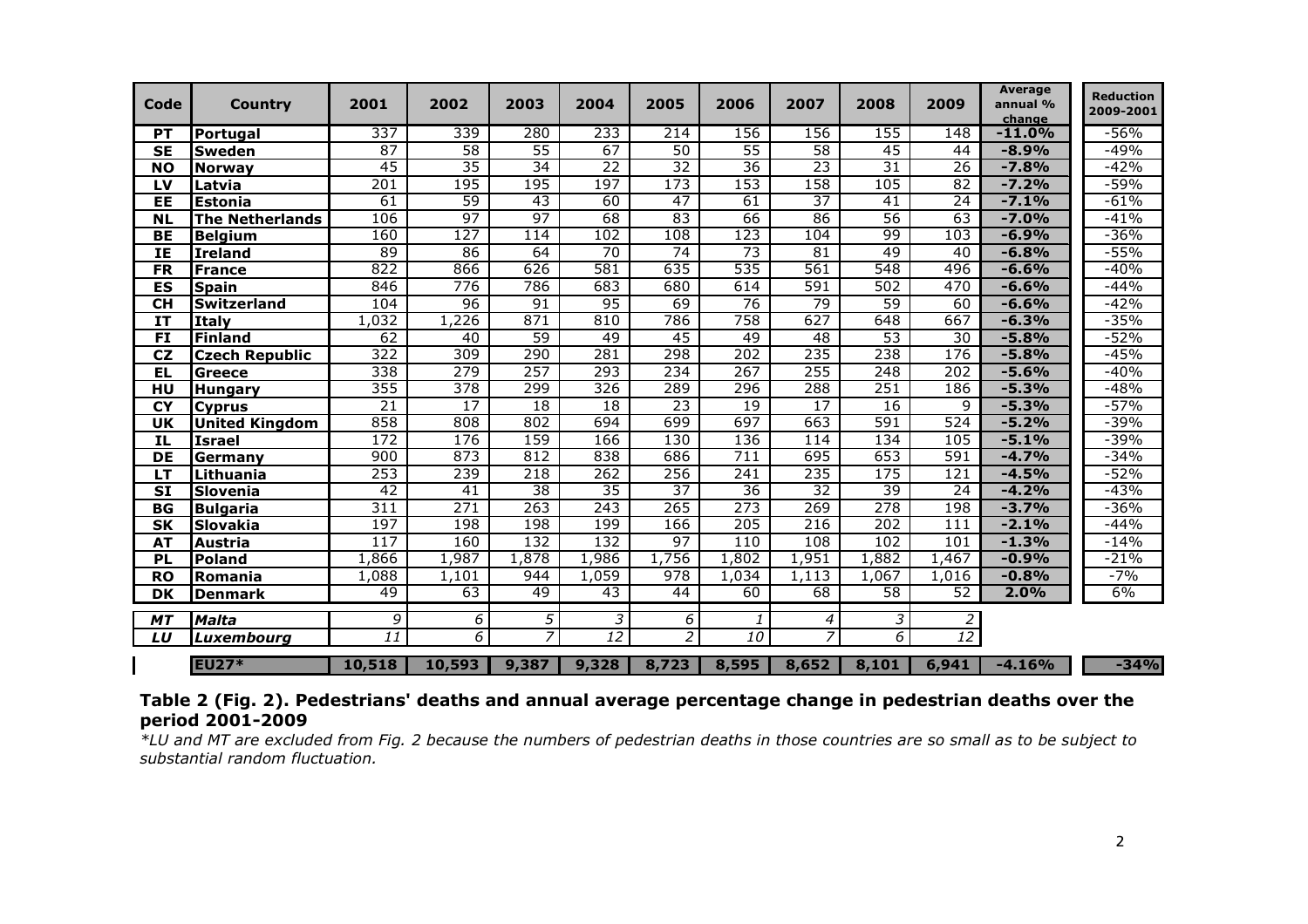|                                   | <b>Pedestrians'</b><br>deaths as a %<br>of all road<br>deaths | <b>Cyclists' deaths</b><br>as a % of all<br>road deaths | <b>PTWs' deaths</b><br>as a % of all<br>road deaths | <b>Share of deaths</b><br>that were VRUs of<br>all kinds taken<br>together | Other deaths as<br>a % of all road<br>deaths |
|-----------------------------------|---------------------------------------------------------------|---------------------------------------------------------|-----------------------------------------------------|----------------------------------------------------------------------------|----------------------------------------------|
| <b>NO</b>                         | 11%                                                           | $4\%$                                                   | 15%                                                 | 30%                                                                        | 70%                                          |
| <b>FI</b>                         | 13%                                                           | 6%                                                      | 12%                                                 | 31%                                                                        | 69%                                          |
| <b>BE</b>                         | 11%                                                           | 9%                                                      | 14%                                                 | 34%                                                                        | 66%                                          |
| <b>SE</b>                         | 12%                                                           | 7%                                                      | 15%                                                 | 34%                                                                        | 66%                                          |
| ΙE                                | 20%                                                           | 4%                                                      | 10%                                                 | 34%                                                                        | 66%                                          |
| $\overline{\mathsf{B}\mathsf{G}}$ | 25%                                                           | 4%                                                      | 6%                                                  | 34%                                                                        | 66%                                          |
| <b>BE</b>                         | 15%                                                           | 9%                                                      | 11%                                                 | 35%                                                                        | 65%                                          |
| EE                                | 24%                                                           | 7%                                                      | 6%                                                  | 37%                                                                        | 63%                                          |
| LU                                | 20%                                                           | 2%                                                      | 17%                                                 | 39%                                                                        | 61%                                          |
| AT                                | 16%                                                           | 7%                                                      | 17%                                                 | 39%                                                                        | 61%                                          |
| $\overline{\mathsf{SK}}$          | 32%                                                           | 6%                                                      | 2%                                                  | 40%                                                                        | 60%                                          |
| ES                                | 16%                                                           | 2%                                                      | 22%                                                 | 40%                                                                        | 60%                                          |
| CZ                                | 20%                                                           | 9%                                                      | 11%                                                 | 41%                                                                        | 59%                                          |
| $\overline{\mathbf{S}}$           | 14%                                                           | 8%                                                      | 19%                                                 | 41%                                                                        | 59%                                          |
| $F$ R                             | 12%                                                           | 3%                                                      | 26%                                                 | 42%                                                                        | 58%                                          |
| DE                                | 14%                                                           | 10%                                                     | 18%                                                 | 42%                                                                        | 58%                                          |
| PT                                | 17%                                                           | 4%                                                      | 21%                                                 | 42%                                                                        | 58%                                          |
| $\overline{\mathsf{NL}}$          | 9%                                                            | 19%                                                     | 16%                                                 | 44%                                                                        | 56%                                          |
| MT                                | 18%                                                           | $2\%$                                                   | 24%                                                 | 44%                                                                        | 56%                                          |
| LV                                | 35%                                                           | 6%                                                      | $3\%$                                               | 44%                                                                        | 56%                                          |
| <b>DK</b>                         | 16%                                                           | 12%                                                     | 17%                                                 | 45%                                                                        | 55%                                          |
| LT.                               | 33%                                                           | 9%                                                      | 3%                                                  | 45%                                                                        | 55%                                          |
| IL                                | 32%                                                           | $3\%$                                                   | 10%                                                 | 45%                                                                        | 55%                                          |
| EL                                | 15%                                                           | $1\%$                                                   | 29%                                                 | 45%                                                                        | 55%                                          |
| $\overline{\mathsf{u}\mathsf{k}}$ | 22%                                                           | 4%                                                      | 20%                                                 | 46%                                                                        | 54%                                          |
| $\overline{HU}$                   | 24%                                                           | 12%                                                     | 11%                                                 | 47%                                                                        | 53%                                          |
| <b>IT</b>                         | 14%                                                           | 7%                                                      | 28%                                                 | 48%                                                                        | 52%                                          |
| <b>PL</b>                         | 34%                                                           | 8%                                                      | 6%                                                  | 49%                                                                        | 51%                                          |
| $\overline{\mathsf{C}\mathsf{Y}}$ | 17%                                                           | 4%                                                      | 28%                                                 | 49%                                                                        | 51%                                          |
| $\overline{RO}$                   | 37%                                                           | 6%                                                      | 6%                                                  | 49%                                                                        | 51%                                          |
| <b>CH</b>                         | 18%                                                           | 10%                                                     | 23%                                                 | 51%                                                                        | 49%                                          |
| EU                                | 20%                                                           | 6%                                                      | 17%                                                 | 44%                                                                        | 56%                                          |
|                                   |                                                               |                                                         |                                                     |                                                                            |                                              |

**Table 2d (Fig. 2d): Pedestrians, cycle users and PTW users' deaths as a percentage of all road deaths ranked by the share of deaths that were unprotected road users of all kinds taken together (2007-2009 average)**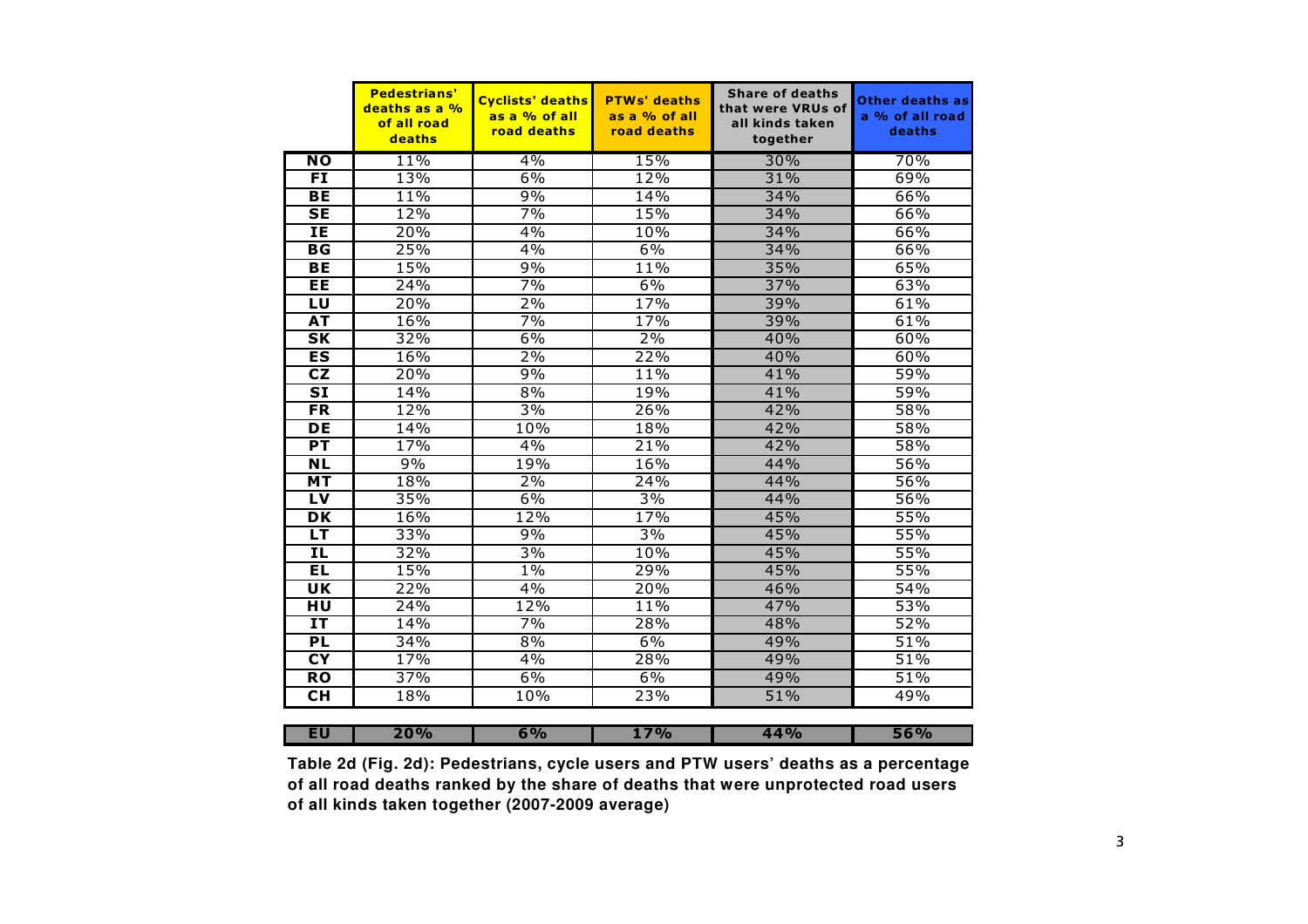| Code                                 | 2001             | 2002                     | 2003            | 2004             | 2005            | 2006             | 2007             | 2008             | 2009                | <b>Average</b><br>annual %<br>change |
|--------------------------------------|------------------|--------------------------|-----------------|------------------|-----------------|------------------|------------------|------------------|---------------------|--------------------------------------|
| FI                                   | 59               | 53                       | 39              | $\overline{26}$  | $\overline{43}$ | 29               | $\overline{22}$  | $\overline{18}$  | 20                  | $-14.1%$                             |
| $LT*$                                |                  |                          | 85              | $\overline{87}$  | 85              | 68               | $\overline{73}$  | 38               | 34                  | $-11.2%$                             |
| $SK**$                               |                  | 61                       | $\overline{71}$ | 65               | $\overline{54}$ | 48               | $\overline{56}$  | $\overline{23}$  | 20                  | $-10.2%$                             |
| LV                                   | 43               | $\overline{33}$          | 43              | 30               | $\overline{31}$ | $\overline{33}$  | 18               | 15               | 26                  | $-9.6%$                              |
| EE                                   | 18               | $\overline{19}$          | $\overline{15}$ | $\overline{9}$   | $\overline{12}$ | 18               | 14               | 10               | 7                   | $-8.1%$                              |
| EL                                   | $\overline{29}$  | 14                       | 21              | 24               | 18              | 21               | 16               | $\overline{22}$  | $\overline{15}$     | $-7.7%$                              |
| <b>FR</b>                            | 256              | 223                      | 201             | 177              | 180             | 181              | 142              | 148              | 162                 | $-7.5%$                              |
| <b>SE</b>                            | 42               | $\overline{37}$          | $\overline{35}$ | $\overline{27}$  | $\overline{38}$ | 26               | $\overline{33}$  | 30               | 20                  | $-6.8%$                              |
| <b>BE</b>                            | $\overline{128}$ | 105                      | 109             | 78               | $\overline{71}$ | 91               | $\overline{90}$  | 86               | 86                  | $-6.7%$                              |
| HU                                   | 196              | 178                      | 178             | $\overline{182}$ | 151             | $\overline{151}$ | 157              | 109              | 103                 | $-6.4%$                              |
| ΙL                                   | 161              | 147                      | 133             | 140              | 134             | 112              | 120              | 100              | 100                 | $-5.9%$                              |
| <b>ES</b>                            | 100              | 96                       | $\overline{78}$ | $\overline{88}$  | $\overline{82}$ | $\overline{72}$  | 90               | $\overline{59}$  | $\overline{56}$     | $-5.9%$                              |
| <b>DK</b>                            | 56               | $\overline{52}$          | 47              | 53               | 41              | $\overline{31}$  | $\overline{54}$  | $\overline{54}$  | $\overline{25}$     | $-5.6%$                              |
| <b>BG</b>                            | $\overline{55}$  | 49                       | 45              | $\overline{56}$  | $\overline{57}$ | 42               | 48               | $\overline{35}$  | 29                  | $-5.1%$                              |
| CZ                                   | 141              | 160                      | 159             | 131              | 115             | 110              | 116              | 93               | 84                  | $-4.8%$                              |
| <b>DE</b>                            | 635              | 583                      | 616             | 475              | 575             | 486              | 425              | 456              | 462                 | $-4.8%$                              |
| <b>NL</b>                            | 195              | 169                      | 188             | 157              | 151             | 179              | 147              | 145              | 138                 | $-4.2%$                              |
| PT                                   | 50               | 58                       | 63              | 47               | 48              | 40               | 34               | 42               | 29                  | $-4.2%$                              |
| <b>PL</b>                            | 610              | 681                      | 647             | 691              | 603             | 509              | 498              | 433              | 371                 | $-3.8%$                              |
| <b>IT</b>                            | 366              | 317                      | 350             | 319              | 331             | 307              | 349              | 288              | 294                 | $-2.7%$                              |
| <b>AT</b>                            | $\overline{55}$  | 80                       | 56              | 58               | 47              | 48               | 37               | 62               | 39                  | $-2.4%$                              |
| IE                                   | 12               | 18                       | 11              | 11               | 10              | 9                | 15               | 13               | 7                   | $-2.2%$                              |
| <b>UK</b>                            | 140              | 133                      | 116             | 136              | 152             | 147              | 138              | 117              | 104                 | $-1.8%$                              |
| <b>CH</b>                            | 38               | 26                       | 48              | 42               | 37              | 35               | 30               | 27               | 54                  | $-0.6%$                              |
| <b>SI</b>                            | $\overline{17}$  | 18                       | 14              | $\overline{21}$  | 18              | 14               | $\overline{17}$  | 16               | 18                  | $-0.2%$                              |
| <b>RO</b>                            | $\overline{145}$ | $\overline{132}$         | 156             | $\overline{130}$ | 206             | 198              | $\overline{179}$ | $\overline{179}$ | 157                 | 3.0%                                 |
| $\overline{\mathsf{C}^{\mathsf{Y}}}$ | 1                | $\overline{\mathcal{Z}}$ | $\overline{2}$  | $\overline{2}$   | 1               | 2                | 3                | $\overline{6}$   | $\overline{\theta}$ |                                      |
| LU                                   | 1                | 1                        | 0               | 0                | 1               | 0                | 0                | 0                | $\overline{2}$      |                                      |
| <b>MT</b>                            |                  |                          |                 | 1                | 0               | 1                | 0                | 0                | 1                   |                                      |
| <b>NO</b>                            | 6                | $\overline{12}$          | 14              | 10               | 7               | $\overline{s}$   | 7                | 10               | 9                   |                                      |
| <b>EU27***</b>                       | 3,411            | 3,269                    | 3,259           | 2,992            | 3,034           | 2,791            | 2,695            | 2,453            | 2,272               | $-4.3%$                              |

### Table 3 (Fig. 3): Cyclists' deaths and annual average percentage change in cyclists' deaths over the period 2001-2009

 \*LT 2003-2009, \*\*SK 2002-2009. \*\*\*CY, LU and MT are excluded from Fig. 3 because the numbers of cyclist deaths in those countries are so small as to be subject to substantial random fluctuation. LT excluded from Fig.3. 2002 figure used for SK 2001.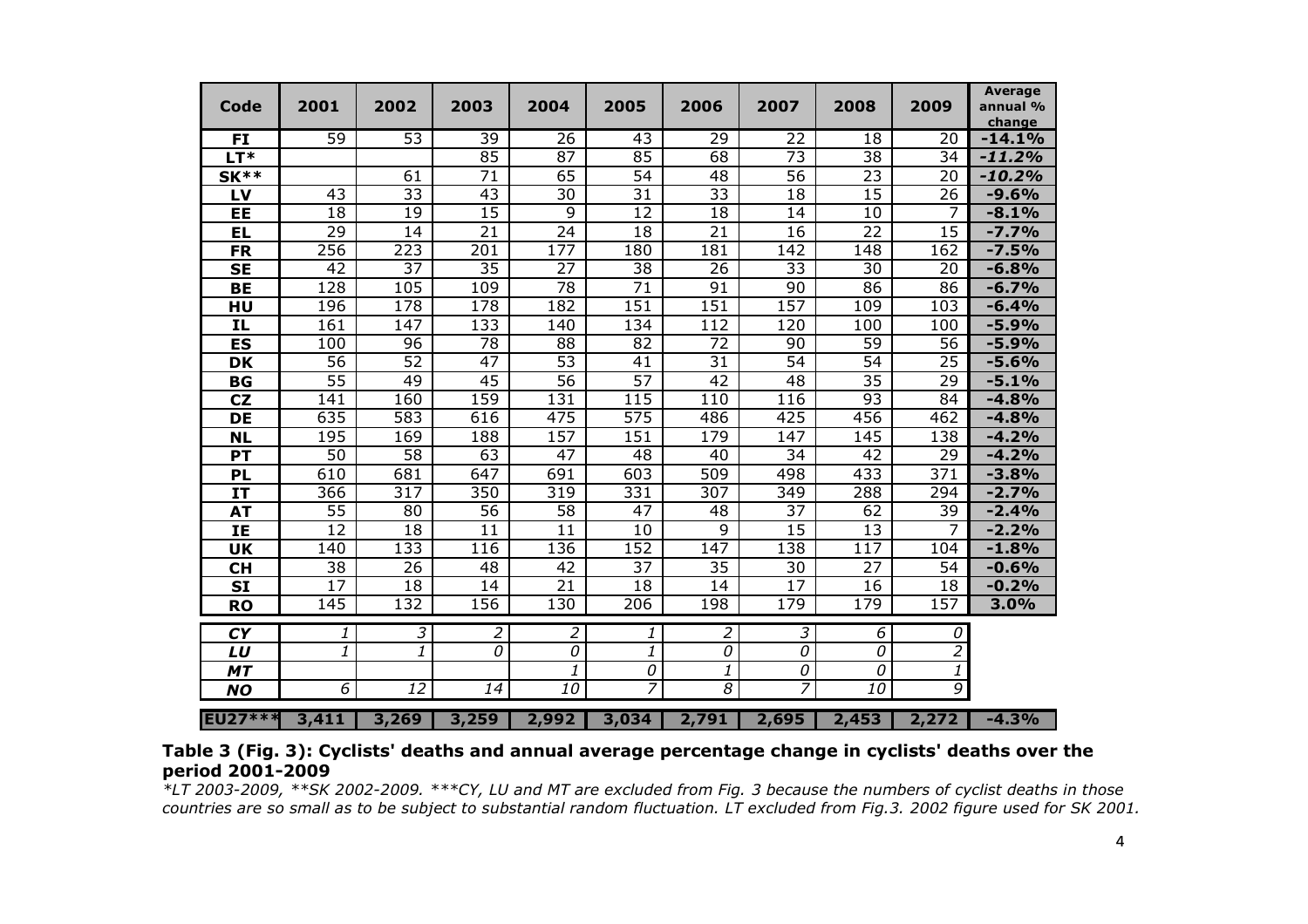| Code                              | 2001             | 2002            | 2003            | 2004            | 2005             | 2006            | 2007            | 2008             | 2009             | <b>AAR</b> | <b>Reduction</b><br>2001/2009 |
|-----------------------------------|------------------|-----------------|-----------------|-----------------|------------------|-----------------|-----------------|------------------|------------------|------------|-------------------------------|
| <b>PT</b>                         | 413              | 370             | 370             | 302             | 294              | 234             | 216             | 187              | 173              | $-10.2%$   | $-58%$                        |
| $\overline{L}$                    | 21               | 30              | 17              | 22              | 13               | 17              | 13              | 13               | 8                | $-7.9%$    | $-62%$                        |
| IE                                | 44               | $\overline{40}$ | $\overline{52}$ | 49              | 53               | $\overline{28}$ | $\overline{33}$ | $\overline{26}$  | $\overline{25}$  | $-5.2%$    | $-43%$                        |
| $F$ R                             | 1,542            | 1,450           | 1,276           | 1,205           | 1,248            | 1,106           | 1,177           | 1,108            | 1,187            | $-4.7%$    | $-23%$                        |
| $\overline{\text{SI}}$            | 52               | $\overline{23}$ | $\overline{32}$ | 29              | 39               | 54              | $\overline{53}$ | 46               | 31               | $-4.5%$    | $-40%$                        |
| <b>BE</b>                         | 194              | 209             | 159             | 146             | 148              | 156             | 159             | 126              | 160              | $-4.4%$    | $-18%$                        |
| $\overline{DE}$                   | 1,102            | 1,044           | 1,080           | 980             | 982              | 900             | 907             | 766              | $\overline{749}$ | $-4.2%$    | $-32%$                        |
| $\overline{\text{CH}}$            | 110              | 94              | 114             | 119             | 91               | 75              | $\overline{81}$ | 86               | $\overline{82}$  | $-4.0%$    | $-25%$                        |
| N <sub>L</sub>                    | 154              | 191             | 189             | 141             | 133              | 120             | 124             | 118              | 115              | $-3.4%$    | $-25%$                        |
| <b>AT</b>                         | 137              | 130             | 146             | 135             | 130              | 126             | 110             | $\overline{110}$ | $\overline{113}$ | $-2.4%$    | $-18%$                        |
| ES                                | 831              | 784             | 758             | 760             | 784              | 791             | 873             | 665              | 594              | $-2.4%$    | $-29%$                        |
| <b>EL</b>                         | 505              | 398             | 364             | 437             | 464              | 501             | 469             | 435              | 433              | $-2.1%$    | $-14%$                        |
| $\overline{\mathsf{u}}$           | $\overline{594}$ | 628             | 715             | 607             | 584              | 612             | 614             | 509              | 488              | $-0.9%$    | $-18%$                        |
| $\overline{\mathbf{I}}$           | 1,266            | 1,216           | 1,407           | 1,446           | 1,375            | 1,344           | 1,419           | 1,296            | 1,173            | 0.7%       | $-7%$                         |
| $\overline{\mathsf{D}\mathsf{K}}$ | $\overline{52}$  | 59              | 65              | 67              | 44               | 42              | 80              | 69               | 41               | 1.1%       | $-21%$                        |
| <b>BG</b>                         | 50               | 60              | 50              | 49              | 65               | $\overline{47}$ | 47              | $\overline{70}$  | 49               | 1.3%       | $-2%$                         |
| <b>NO</b>                         | 33               | $\overline{43}$ | $\overline{37}$ | $\overline{41}$ | $\overline{35}$  | $\overline{37}$ | 40              | $\overline{37}$  | $\overline{29}$  | 1.4%       | $-12%$                        |
| IL.                               | $\overline{32}$  | 41              | 40              | $\overline{31}$ | $\overline{39}$  | $\overline{36}$ | $\overline{36}$ | 46               | 33               | 2.7%       | 3%                            |
| HU                                | $\overline{93}$  | $\overline{88}$ | $\overline{90}$ | 90              | 128              | 125             | 133             | 109              | 92               | 2.8%       | $-1\%$                        |
| PL                                | 232              | 226             | 199             | 232             | $\overline{210}$ | 221             | 274             | 349              | 358              | 3.2%       | 54%                           |
| $\overline{\text{c}}$             | 95               | 134             | 112             | 102             | 124              | 116             | 139             | 123              | 94               | 3.5%       | $-1\%$                        |
| $\overline{\mathsf{C}\mathsf{Y}}$ | 18               | 19              | $\overline{16}$ | $\overline{33}$ | $\overline{23}$  | $\overline{24}$ | $\overline{24}$ | 23               | $\overline{21}$  | 4.4%       | 17%                           |
| $LT^*$                            | n/a              | n/a             | n/a             | n/a             | n/a              | 16              | 14              | 18               | 19               | 4.5%       | 19%                           |
| $\overline{\mathsf{SE}}$          | 42               | 43              | $\overline{53}$ | 66              | 47               | 67              | 67              | 62               | 53               | 6.1%       | 26%                           |
| $\overline{FI}$                   | $\overline{21}$  | 29              | 34              | $\overline{32}$ | 33               | 36              | 39              | 43               | 36               | 10.4%      | 71%                           |
| <b>RO</b>                         | 12               | $\overline{20}$ | $\overline{21}$ | 17              | $\overline{38}$  | 70              | 138             | 221              | 186              | 43.1%      | 1450%                         |
| <b>SK</b>                         |                  | 9               | 14              | 5               | $\overline{z}$   | 9               | 3               | 14               | 15               |            |                               |
| LU                                | 6                | 0               | 13              | 11              | $\overline{6}$   | $\overline{s}$  | 6               | 9                | $\overline{z}$   |            |                               |
| EE                                | $\overline{6}$   | 3               | $\overline{5}$  | 3               | 7                | 7               | $\overline{14}$ | $\overline{8}$   | $\boldsymbol{4}$ |            |                               |
| MT                                | $\overline{2}$   | 4               | $\overline{7}$  | 4               | 1                | $\mathbf{1}$    | 4               | 3                | 5                |            |                               |
| <b>EU27**</b>                     | 7,470            | 7,189           | 7,205           | 6,947           | 6,959            | 6,736           | 7,108           | 6,474            | 6,145            | $-1.9%$    | $-18%$                        |

:U27\*\* | 7,470 | 7,189 | 7,205 | 6,947 | 6,959 | 6,736 | 7,108 | 6,474 | 6,145 | -1.9% | | -18%|<br>Table 4 (Fig. 4). PTW deaths and annual average percentage change in PTW deaths over the period

\*LT: 2006-2009. \*EE, LU, MT and SK are excluded from Fig. 4 because the numbers of PTWs' deaths in those countries are so small as to be subject to substantial random fluctuation. LT excluded from Fig. 4 because of shorter timeline. 2002 figure used for SK 2001.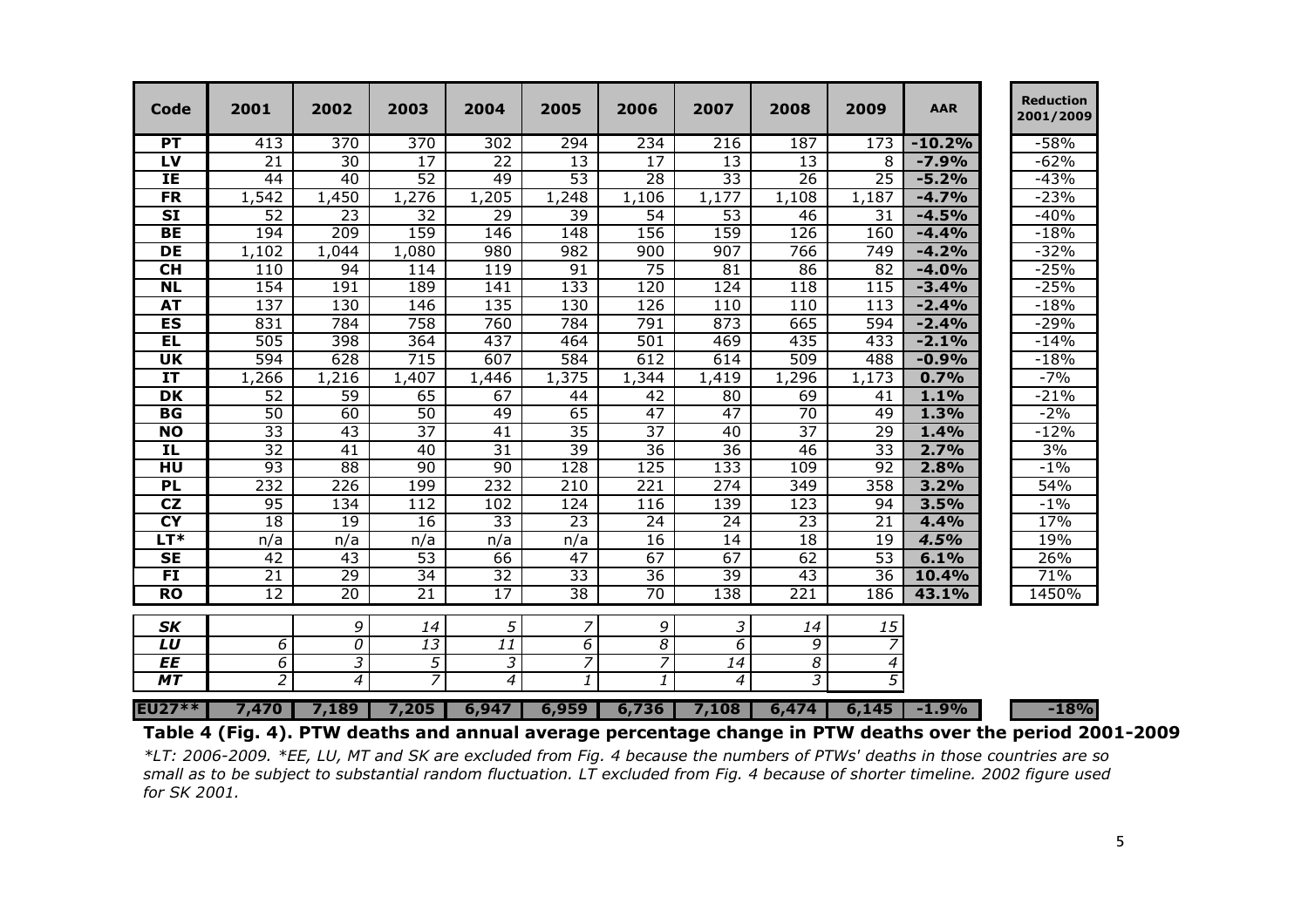| <b>Code</b>              | <b>Country</b>         | PTWs'<br>deaths | PTWs'<br>serious<br>iniuries |
|--------------------------|------------------------|-----------------|------------------------------|
| <b>AT</b>                | <b>Austria</b>         | $-2.4%$         | 0.4%                         |
| <b>BE</b>                | <b>Belgium</b>         | $-4.37%$        | $-6.16%$                     |
| <b>BG</b>                | <b>Bulgaria</b>        | 1.3%            | 6.3%                         |
| <b>CY</b>                | <b>Cyprus</b>          | 4.4%            | $-3.6%$                      |
| <b>DK</b>                | <b>Denmark</b>         | 1.1%            | $-3.1%$                      |
| <b>DE</b>                | Germany                | $-4.2%$         | $-2.6%$                      |
| <b>EL</b>                | <b>Greece</b>          | $-2.1%$         | $-8.6%$                      |
| HU                       | <b>Hungary</b>         | 2.8%            | 4.7%                         |
| IE                       | <b>Ireland</b>         | $-5.2%$         | $-14.2%$                     |
| $\overline{\mathbf{IL}}$ | <b>Israel</b>          | 2.72%           | 2.14%                        |
| LV                       | Latvia                 | $-7.9%$         | $-1.1%$                      |
| <b>MT</b>                | <b>Malta</b>           | 6.8%            | $-7.4%$                      |
| <b>NL</b>                | <b>The Netherlands</b> | $-3.4%$         | 0.3%                         |
| <b>NO</b>                | <b>Norway</b>          | 1.4%            | $-1.8%$                      |
| <b>PL</b>                | <b>Poland</b>          | 3.2%            | 5.9%                         |
| $\overline{PT}$          | Portugal               | $-10.2\%$       | $-10.8%$                     |
| <b>SK</b>                | <b>Slovakia</b>        | $-0.5%$         | 6.7%                         |
| <b>SI</b>                | <b>Slovenia</b>        | $-4.5%$         | $-3.7%$                      |
| <b>ES</b>                | <b>Spain</b>           | $-2.4%$         | $-3.3%$                      |
| $\overline{\mathsf{SE}}$ | <b>Sweden</b>          | 6.1%            | 4.2%                         |
| <b>CH</b>                | <b>Switzerland</b>     | $-4.0%$         | $-0.5%$                      |
| <b>UK</b>                | <b>United Kingdom</b>  | $-0.2%$         | $-3.1%$                      |

| <b>COMPANY</b> | 7 U |
|----------------|-----|
|                |     |

## Table 5 (Fig. 5). Average annual percentage change in PTW rider deaths (2001-2009) plotted against the average annual percentage change in PTW riders seriously injured (2001-2009).

Serious injuries: GB figures used for UK, LV (2004-2009), SK (2002-2009). CZ, EE, FI, IT, LT, UK: Data on PTW riders seriously injured is not available. France is excluded from Fig.5 because of the change in the definition of seriously injured in 2005.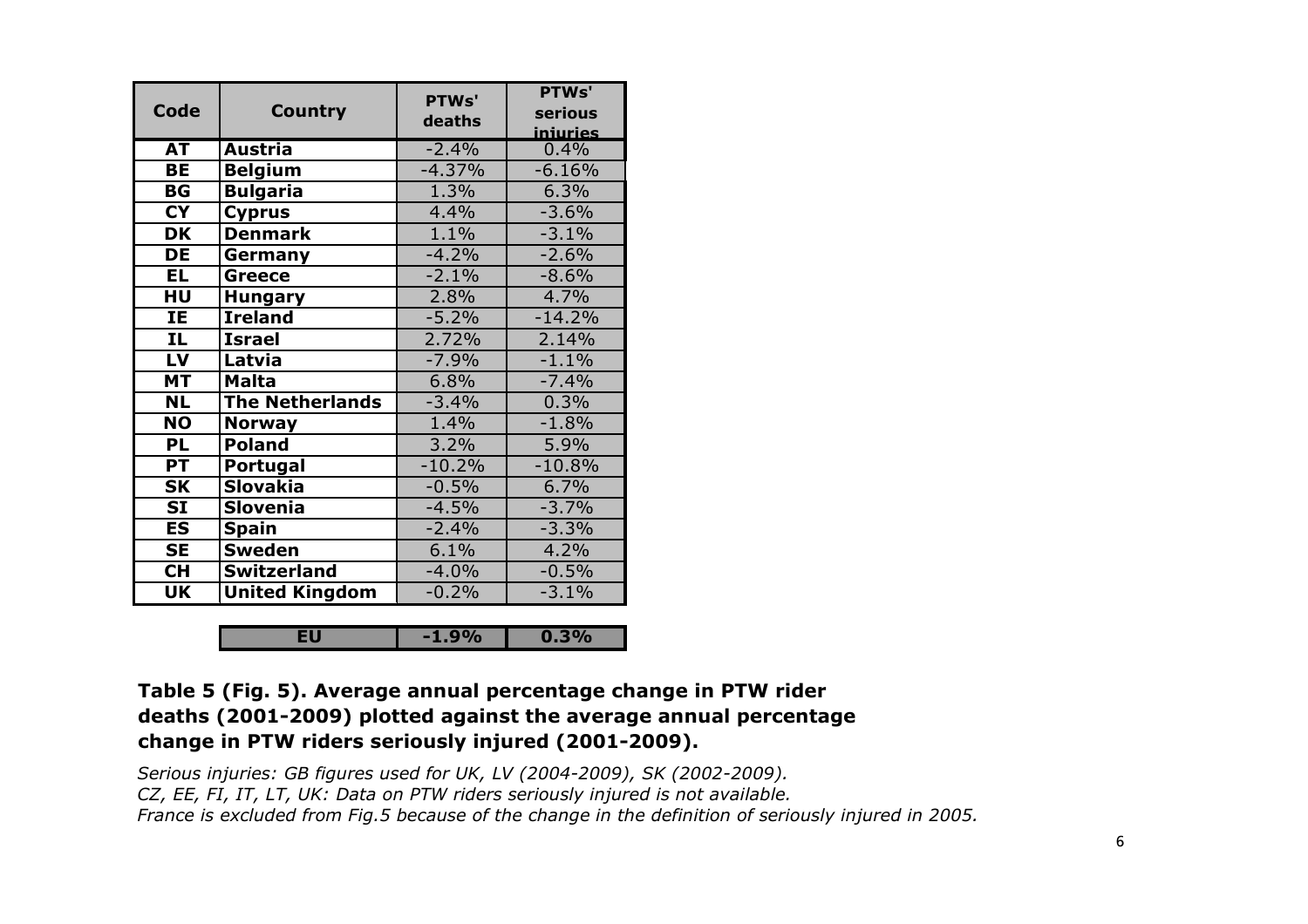| Code            | <b>PTW rider deaths</b><br>(2009) | <b>PTW vehicle km</b><br>ridden<br>(in billions) | <b>PTW rider deaths</b><br>per billion km-<br>ridden | notes |
|-----------------|-----------------------------------|--------------------------------------------------|------------------------------------------------------|-------|
| $\overline{NO}$ | 29                                | 1.22                                             | 24                                                   |       |
| <b>CH</b>       | 82                                | 2.40                                             | 34                                                   |       |
| IL              | 33                                | 0.93                                             | 36                                                   |       |
| <b>FI</b>       | 36                                | 0.90                                             | 40                                                   |       |
| DE*             | 766                               | 15.80                                            | 48                                                   | 2008  |
| <b>SE</b>       | 53                                | 1.06                                             | 50                                                   |       |
| DK*             | 42                                | 0.76                                             | $\overline{55}$                                      | 2006  |
| LV              | 8                                 | 0.10                                             | 78                                                   |       |
| IE              | 25                                | 0.32                                             | 78                                                   |       |
| AT*             | 110                               | 1.31                                             | 84                                                   | 2008  |
| <b>UK</b>       | 488                               | 5.14                                             | 95                                                   |       |
| <b>EE</b>       | 4                                 | 0.04                                             | 100                                                  |       |
| ES*             | 791                               | 7.90                                             | 100                                                  | 2006  |
| <b>FR</b>       | 1,187                             | 10.10                                            | 118                                                  |       |
| BE*             | 160                               | 1.32                                             | 121                                                  |       |
| <b>SI</b>       | 31                                | 0.12                                             | 250                                                  |       |
| $CZ^*$          | 116                               | 0.28                                             | 409                                                  | 2006  |
| <b>RO</b>       | 186                               | 0.26                                             | $\overline{704}$                                     |       |

EU3,943 45.42 <sup>87</sup>

# Table 6 (Fig. 6): Powered two-wheeler rider deaths per billion km ridden in 2009 (or last year available)

\* AT, BE (2008). PTW km ridden data is available up to 2008; CZ, DK, ES, (2006). $1$ BE, UK: Mopeds not included as km ridden available only for motorcycles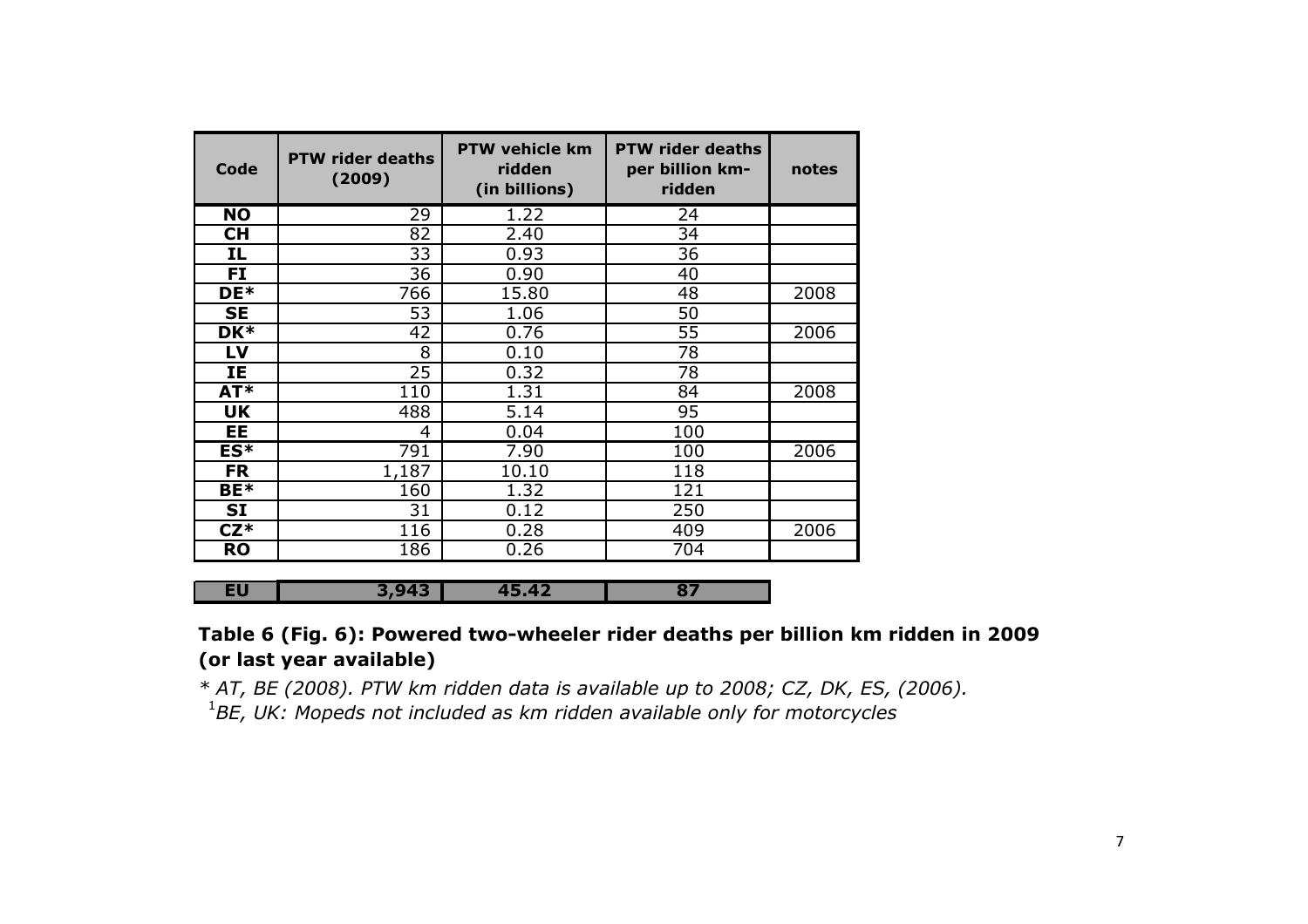| <b>Ranked</b>                      | mopeds              | motorcycles |
|------------------------------------|---------------------|-------------|
|                                    | ( <sub>50</sub> cm) | ( > 50ccm)  |
| CZ                                 | 3%                  | 97%         |
| $\overline{\mathsf{UK}^*}$         | 4%                  | 96%         |
| LU                                 | 5%                  | 95%         |
| EL                                 | 8%                  | 92%         |
| $\overline{\mathsf{CH}}$           | 9%                  | 91%         |
| $\overline{\mathsf{SK}}$           | 9%                  | 91%         |
| $\overline{\mathsf{B} \mathsf{G}}$ | 11%                 | 89%         |
| <b>DE</b>                          | 13%                 | 87%         |
| $\overline{NO}$                    | 13%                 | 87%         |
| IL.                                | 15%                 | 85%         |
| $\overline{\mathsf{SE}}$           | 18%                 | 82%         |
| $\overline{\text{SI}}$             | 18%                 | 82%         |
| <b>BE</b>                          | 19%                 | 81%         |
| $\overline{\mathbf{I}}$            | 21%                 | 79%         |
| PL                                 | 22%                 | 78%         |
| <b>AT</b>                          | 23%                 | 77%         |
| LT                                 | 24%                 | 76%         |
| LV                                 | 24%                 | 76%         |
| HU                                 | $\frac{1}{24\%}$    | 76%         |
| $\overline{\mathsf{FR}}$           | 26%                 | 74%         |
| $\overline{\mathsf{ES}}$           | 27%                 | 73%         |
| $\overline{\mathsf{C}\mathsf{Y}}$  | 29%                 | 71%         |
| $\overline{FI}$                    | 30%                 | 70%         |
| $\overline{PT}$                    | 35%                 | 65%         |
| $\overline{\textsf{NL}}$           | 44%                 | 56%         |
| ΕE                                 | 46%                 | 54%         |
| DK                                 | 48%                 | 52%         |
| $\overline{RO}$                    | 57%                 | 43%         |
|                                    |                     |             |
| <b>EU</b>                          | 21%                 | 79%         |

Table 7 (Fig. 7) Moped rider deaths as a percentage of total PTW rider deaths (2007-2009 average).

\*2006-2008.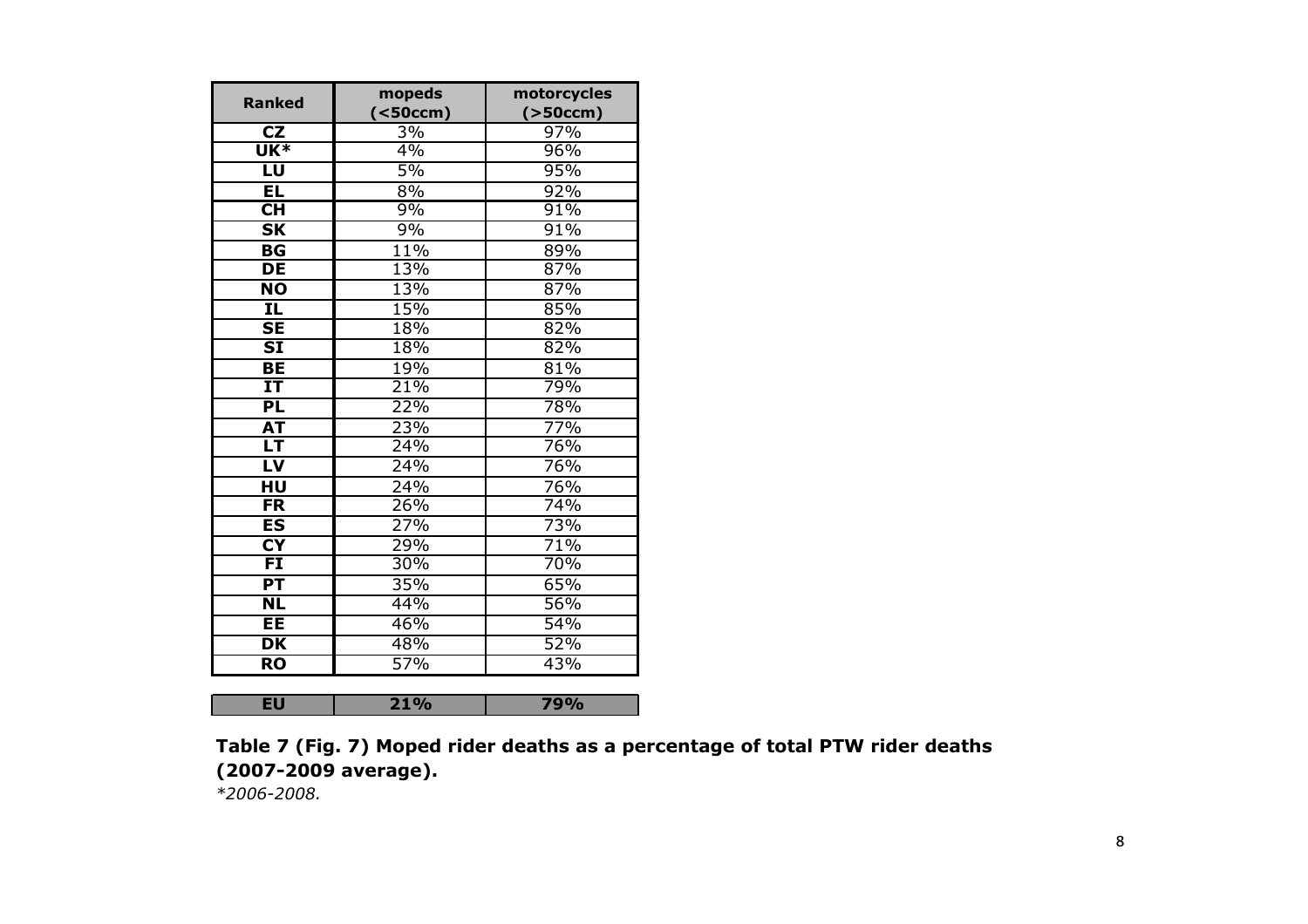|                         | <b>Helmet</b>   |                                                                                                                    |
|-------------------------|-----------------|--------------------------------------------------------------------------------------------------------------------|
| Country                 | wearing<br>rate | <b>Notes</b>                                                                                                       |
| <b>Slovakia</b>         | 100%            | <b>Estimation from PIN Panelist</b>                                                                                |
| <b>Switzerland</b>      | 100%            | <b>Estimation from PIN Panelist</b>                                                                                |
| <b>Ireland</b>          | 100%            | <b>Estimation from PIN Panelist</b>                                                                                |
| <b>Finland</b>          | 99%             | <b>Estimation from PIN Panelist</b>                                                                                |
| Portugal                | 99%             | 2004                                                                                                               |
| <b>Spain</b>            | 99%             |                                                                                                                    |
| Germany                 | 98%             |                                                                                                                    |
| Latvia                  | 97%             |                                                                                                                    |
| <b>France</b>           | 96%             |                                                                                                                    |
| <b>Denmark</b>          | 95%             | 2008                                                                                                               |
| Italy                   | 95%             |                                                                                                                    |
| <b>Romania - Riders</b> | 93%             |                                                                                                                    |
| Greece                  | 75%             |                                                                                                                    |
| Romania - Passengers    | 71%             |                                                                                                                    |
| <b>Cyprus</b>           | 68%             |                                                                                                                    |
| <b>Italy</b>            | $~1.68\%$       | Istituto Superiore di Sanità. 68% as an<br>average for Italy: 90% in the North and<br>Centre and 20% in the South. |

#### Table 8. PTW helmet wearing rate estimates for countries where data is available Source: PIN Panelists

| Code      | <b>Country</b>        | 2009    | notes |
|-----------|-----------------------|---------|-------|
| lіE       | <b>Ireland</b>        | 40%     | 2009  |
| lсн       | <b>Switzerland</b>    | 38%     | 2009  |
| <b>AT</b> | <b>Austria</b>        | 35%     | 2009  |
| luk       | <b>United Kingdom</b> | 34%     | 2008  |
| FI        | <b>Finland</b>        | 31%     | 2008  |
| <b>SE</b> | <b>Sweden</b>         | 27%     | 2009  |
| IL        | <b>Israel</b>         | 17%-28% | 2009  |
| <b>SK</b> | <b>Slovakia</b>       | 17%     | 2009  |
| <b>DK</b> | <b>Denmark</b>        | 15%     | 2008  |
| <b>DE</b> | Germany               | 11%     | 2009  |
|           |                       |         |       |

### Table 9. Cycle helmet wearing rate estimates for countries where data is available Source: PIN Panelists